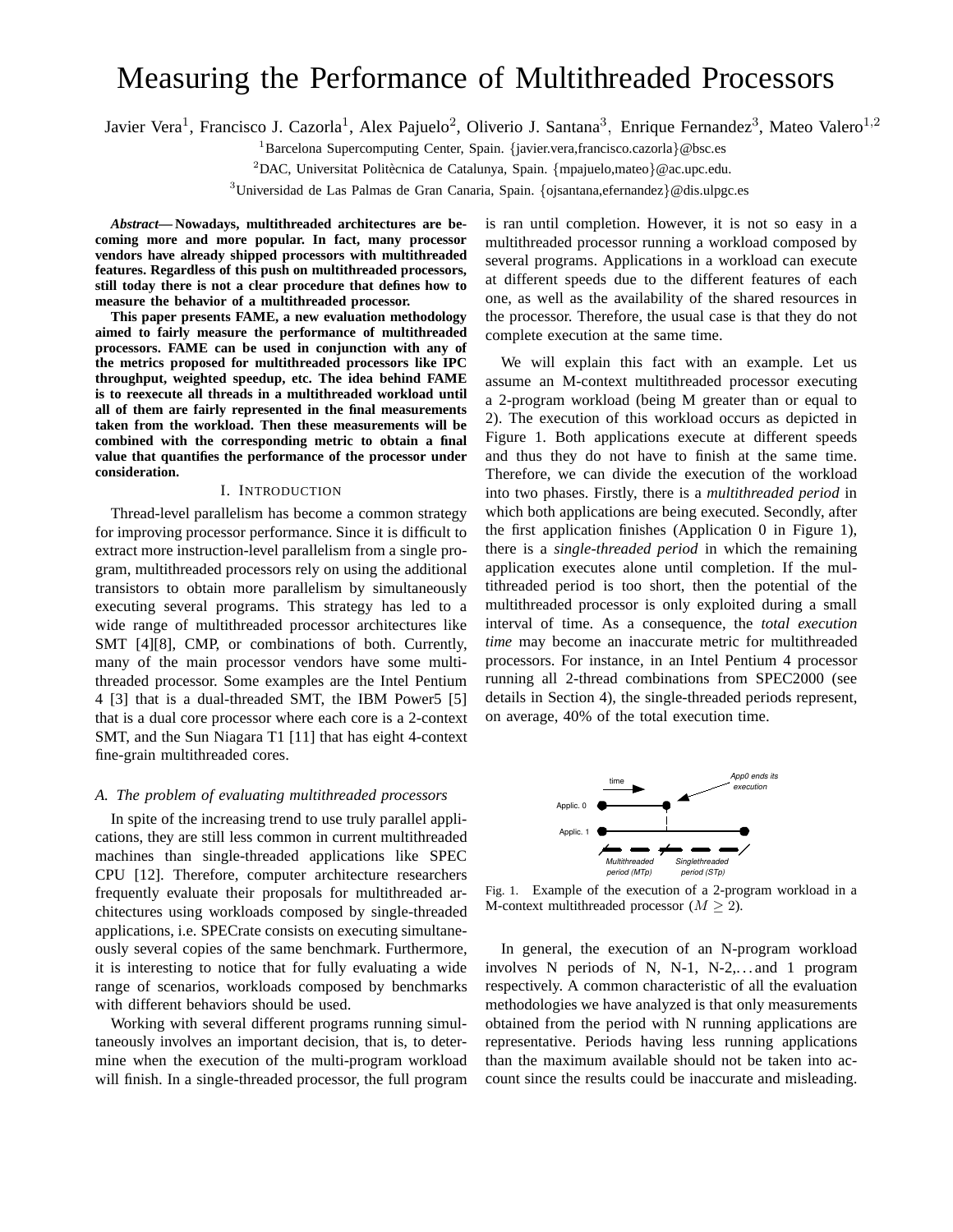# *B. Proposed Solutions*

In order to quantify the behavior of multithreaded processors, several *methodologies* and *metrics* have been proposed. Metrics for measuring the performance of a processor compute a value (result) for each workload that quantifies the performance of that processor when running the workload. This value is based on two inputs. On the one hand, the IPC achieved by each program in the workload, which we call  $(IPC_{MT_1}, IPC_{MT_2}, \ldots IPC_{MT_N})$  for a workload of N applications. On the other hand, the IPC of each program when it is run in isolation, which we call  $(IPC_{alone_1}, IPC_{alone_2}, \ldots IPC_{alone_N})$ . Thus, a metric is a function  $f(IPC_{MT_i}, IPC_{alone_i})$  where  $0 \le$  $i \leq N$ . For example, the IPC throughput is defined as  $\sum_{i=1}^{N} IPC_{MT_i}$ , the weighted speedup [6] is defined as  $\frac{1}{N} \sum_{i=1}^{N} (IPC_{MT_i}/IPC_{alone_i})$ , and the harmonic mean [2] as  $N \times \left( \sum_{i=1}^{N} IPC_{alone_i}/IPC_{MT_i} \right)^{-1}$ .

A methodology defines when the measurements for a given workload execution are taken. In this paper, we analyze several methodologies that have been used during the last years to measure the performance of both real multithreaded processors and simulated multithreaded processors. The main task of a methodology is to determine when the programs in a workload have to finish. We will show that previous methodologies cannot ensure that every benchmark is fully represented, and thus it is not possible to assure that the measurements obtained are representative of the whole program.

To face this problem, we present FAME, a new simulation methodology for the evaluation of multithreaded processors. Our methodology aims to ensure that every program in a workload is executed, allowing to do fair comparisons between different techniques and processor setups. As a case study, we have selected to apply FAME to a real SMT processor (Intel Pentium 4). However, FAME can be applied also to simulation environments and any other multithreaded processors. Our results show that FAME provides more accurate measurements than previously used methodologies.

# II. CURRENT METHODOLOGIES

In order to fairly evaluate the performance of an SMT processor, measurements should be obtained while all programs in a given workload are running. However, the programs in a workload can be executed at different speeds, and thus they do not have to finish at the same time. Consequently, the evaluation methodology should determine what to do whenever any program finalizes its execution. Current simulation methodologies can be classified as follows:

The *First* methodology finalizes the simulation of a workload when any program of the workload ends its execution [1]. The main drawback of this methodology is that only one program in the workload is executed until completion, and thus it cannot be ensured that the remaining programs execute completely, losing representativity in the final result.

The *Last* methodology finalizes workload simulation when all the programs have been run until completion. When any program ends, excluding the last one, it is reexecuted [10] while the other programs are still executing. The main drawback of this methodology is that the total number of evaluated instructions can vary from an evaluation to another one. Since the execution speed of the different programs depends on the processor parameters, any variation can cause all programs to be executed at different speeds. As a consequence, it cannot be ensured that the amount of executed instructions is the same for different simulations with different parameter values, and thus comparisons between them may be inaccurate.

The *Fixed Instructions* methodology is based on the idea of executing the same amount of instructions in every simulation. The simulation finalizes whenever the total number of executed instructions reaches a fixed threshold. This threshold is usually determined per program, that is, the simulation of a workload with N programs will finalize when the total number of executed instructions is N times the threshold. However, the Fixed Instructions methodology is also unable to ensure that a representative part of every benchmark is being executed, since workload simulation ends in an arbitrary point (whenever the total number of executed instructions is reached). Even worse, despite the total number of instructions is the same, the mix of executed instructions may change.

To show the behavior of current evaluation methodologies, we analyze these three methodologies. Without lost of generality, we have used a multithreaded simulator to collect information about these methodologies. Our simulator is a fairly parametrized 2-thread SMT processor. We implemented the methodologies First (F), Last (L), and Fixed Instructions (I). We analyze three versions of the latter: 200-million fixed instructions (I2), 400-million fixed instructions (I4), and 800-million fixed instructions (I8).

Figure 2 shows the obtained results for these methodologies using our SMT simulator setup and a 2-thread workload composed by the benchmarks *perlbmk* and *gap*. The simulation ends when both programs have executed at least twice. We provide data for two well-known fetch policies: *icount* [8] and *stall* [9]. Icount, in Figure 2(a), prioritizes those programs with fewer instructions in the processor pipeline. The stall fetch policy, in Figure 2(b), uses the same heuristic, but it also detects when a program has a pending long-latency memory access. When this situation is detected, stall prevents the program from fetching more instructions until the memory access is resolved, avoiding unnecessary over-pressure over the shared resources.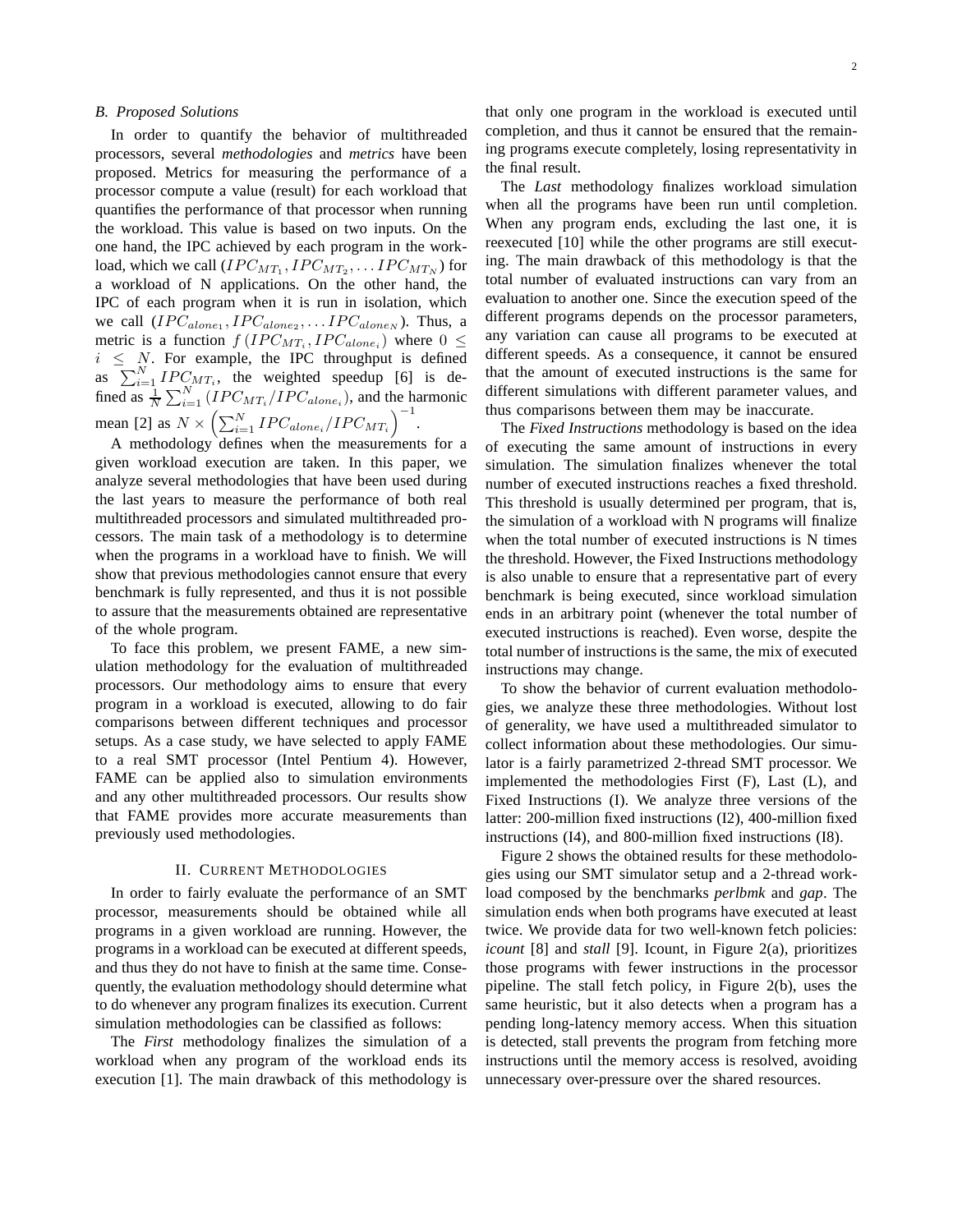

Fig. 2. IPC of *gap* and *perlbmk* when executed together on the SMT simulator.

In Figure 2, the y-axis shows processor performance (IPC) and the x-axis represents execution time. The lightgray bars show the instant IPC of *gap*. Likewise, the darkgray bars show the instant IPC of *perlbmk* (To obtain the instant IPC we use a sampling period of 15K cycles). In every sample, the sum of both bars represents the instant throughput, *i.e*, the sum of the instant IPC of both programs. The black horizontal line represents the average instant throughput until a time instant, that is, the average value of the instant throughput for every cycle from the beginning of the workload execution until the current time instant. The white circles over the black line show the final throughput reported by every methodology and the vertical solid lines show the cycle in which the workload simulation ends according to each experimental methodology. Finally, the vertical dashed lines show the time instant at which every instance of a program finishes. Above each line we add a legend in the form  $Tx - y$ , where x indicates the program and  $y$  the number of times a program  $x$  has been executed.

The main observation that can be drawn from Figure 2 is that every methodology provides different throughput values. It is summarized in the second (icount) and third (stall) rows of Table I(a). It should be taken into account that researchers use simulation to evaluate the performance of a design enhancement relative to a baseline design. In the experiment of Figure 2, we measure the performance improvement of stall with icount as baseline (shown in the last row of Table I(a)). Although stall improves the performance of icount for all methodologies, the speedup varies depending on the methodology used. If the I2 methodology is used, stall only achieves 13% performance improvement. But if measurements are taken using the I8 methodology, the performance improvement arises to 53%. That is, depending on the evaluation methodology the stall improvement over icount varies up to 40%. Such a wide range of variation makes difficult to estimate the impact of any proposal and may cause misleading conclusions when a multithreaded processor enhancement is evaluated.

TABLE I

BEHAVIOR OF CURRENT METHODOLOGIES.

| Methodology $\rightarrow$          |                          |     |     |              |     | I8  |
|------------------------------------|--------------------------|-----|-----|--------------|-----|-----|
| <b>IPC</b> Throughput              | 3.2                      | 3.5 | 3.5 | 2.4          | 2.6 |     |
| $IPC_{gap} + IPC_{perl}$           | stall                    | 3.7 | 4.U |              | 3.4 | 3.9 |
| stall Improvement(%) $\rightarrow$ | $\overline{\phantom{a}}$ |     |     | 18.2<br>---- |     |     |

(a) Improvement of stall over icount using different methodologies.

|                              | Th.            | Methodology |    |    |    |    |  |  |  |
|------------------------------|----------------|-------------|----|----|----|----|--|--|--|
|                              |                | I2          | 14 | Е  |    | I8 |  |  |  |
| Number of full               | T <sub>0</sub> |             |    |    |    |    |  |  |  |
| executions                   | T1             |             |    |    |    |    |  |  |  |
| % of instructions            | T <sub>0</sub> | 26          | 61 | 82 |    | 60 |  |  |  |
| (current execution)          | T1             | 36          | 75 |    | 63 | 77 |  |  |  |
| executions<br>and percentage |                |             |    |    |    |    |  |  |  |

of instructions executed of the current execution

As discussed in previous sections, this problem is due to the fact that current methodologies cannot ensure fully representativity of every program of the workload, which can lead to unfair comparisons between different processor setups. For example, if we want to compare the effect of the L2 cache, which can be deactivated through the BIOS, in a Pentium 4 or if we want to determine the real performance improvement of the SMT capability of the Pentium 4.

Table I(b) summarizes these drawbacks by showing the number of times every program is completely executed and the percentage of instructions executed in the last repetition for each methodology when using the stall fetch policy (results for icount are similar). The number of executed instructions varies from one evaluation methodology to another one. For example, in the case of the I8 methodology, T0 executes once completely and then executes 60% instructions from a second repetition. The same happens with T1, but in this case the percentage of instructions executed in the second repetition is 77%. Another example is the L methodology: T0 executes once and T1 execute once and 63% of the second repetition. This data clearly shows that the mix of instructions in every case is different, and thus, any comparison done may be misleading.

We made a similar experiment on our real processor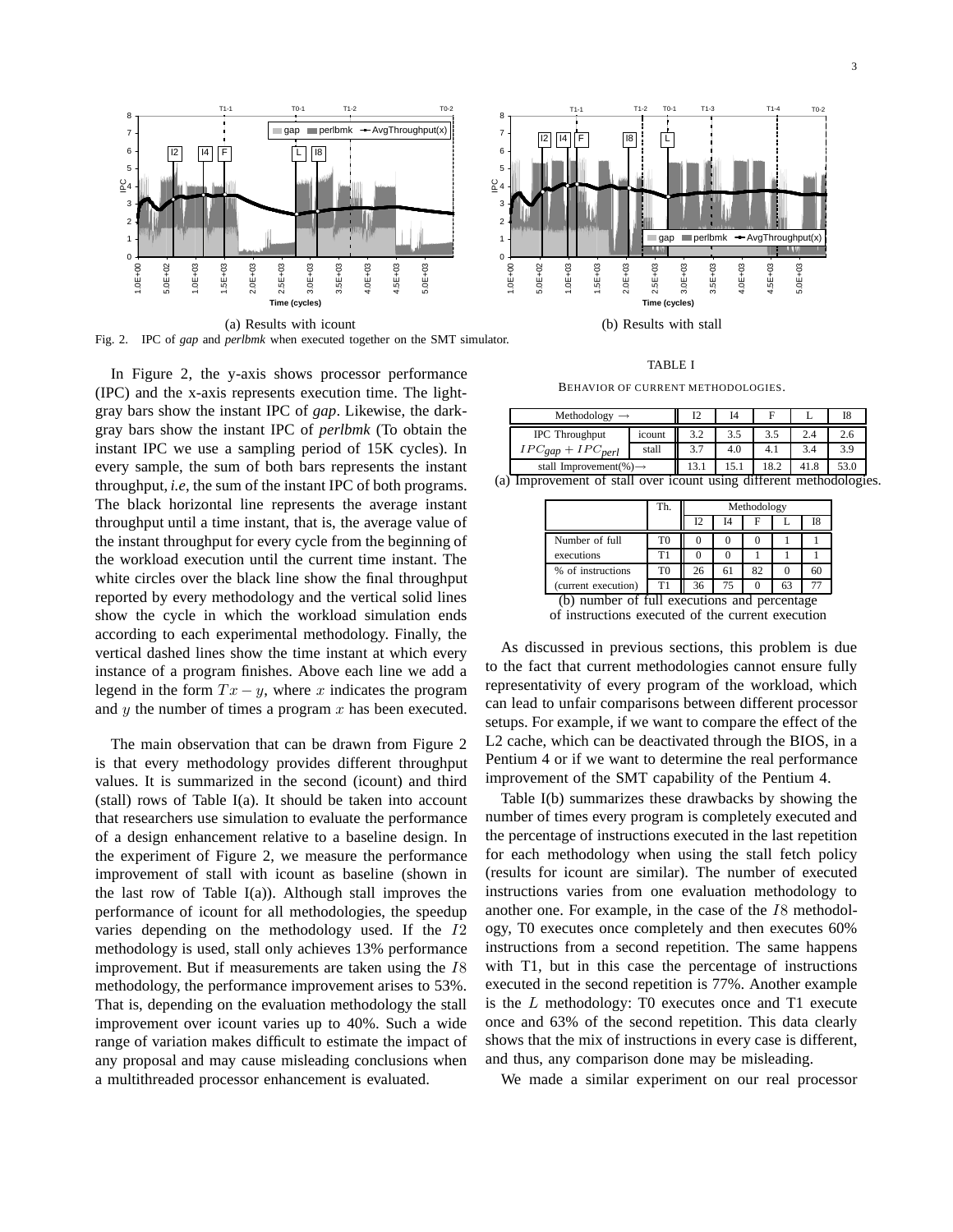

Fig. 3. IPC of *gap* and *gcc* when run together on an Intel Pentium 4

TABLE II NUMBER OF FULL EXECUTIONS AND PERCENTAGE OF INSTRUCTIONS EXECUTED OF THE CURRENT EXECUTION

|              | Program | Methodology |    |    |    |  |
|--------------|---------|-------------|----|----|----|--|
|              | number  | I2          | F  |    | 14 |  |
| # of full    | T0      |             |    |    |    |  |
| executions   | T1      |             |    |    |    |  |
| % of current | T0      | 56          |    | 19 | 24 |  |
| execution    | т1      | 48          | 84 |    |    |  |

environment, obtaining the same trends. Figure 3 shows the performance throughput of the *gcc* and *gap* benchmarks when they are executed together on a Pentium 4 processor. The light-grey bars show instant throughput, that is, the sum of the instant IPCs of both benchmarks. The real throughput value varies depending on the used methodology. The lowest value is  $0.8$  (L and  $I4$  methodologies) and the highest value is 0.85 (I2 methodology), which shows that using different methodologies involves obtaining different results. Table II(b) summarizes the drawbacks of current evaluation methodologies for the Pentium 4 environment. It shows the number of times each program has been completely executed and the percentage of instructions executed in the current repetition. As in the previous case the total amount of executed instructions varies from one evaluation methodology to a different one and the mix of instructions is different.

## III. THE FAME METHODOLOGY

Current simulation methodologies do not ensure that all programs in a workload are faithfully represented in the simulation results. To alleviate this problem, we propose a new methodology called FAME. The main objective of our methodology is to obtain representative measurements of the actual processor behavior. In doing so, FAME determines how many times a program in a workload should be reexecuted for being faithfully represented. In order to determine it, FAME analyzes the behavior of every trace in isolation. In this paper we assume that the behavior of each program in a workload executed in multithread

mode remains similar to the behavior in single-thread mode because the code signatures do not change. Notice, that if this assumption does not hold incurred errors will be high.

Depending on the particular methodology features, the execution of each program in a workload may be stopped at any point and the IPC value provided by the methodology will be the average IPC value until that point. This average IPC would be fully representative of the program execution if it is similar to the final IPC value, that is, the average IPC value at the end of the whole program execution. Hence, FAME forces each program to be executed enough times so that the difference between the obtained average IPC and the final IPC is below a particular threshold.

The basis of FAME can be better explained using a synthetic example. Light-grey bars in Figure 4(a) show the instant IPC of our synthetic application, that is, the IPC on each particular cycle of its entire execution when run in isolation. The black line shows the evolution of the average IPC of the application along its execution. The average IPC value for a given execution cycle is calculated as the average value of the instant IPC from the beginning of the program execution until that particular cycle. Thus, the final IPC would be equal to the average IPC value at the end of program execution. It is clear that the average IPC converges towards the final IPC value.

Figure 4(b) shows the instant IPC and the average IPC during three reexecutions of the application. In addition, Figure 4(c) shows the difference between the average IPC and the final IPC during the three reexecutions. It is clear that the average IPC converges towards the final IPC value. Even if that difference is a decreasing function, it is important to note that it is not monotone. This means that the difference would be very small in a given cycle, but it may increase again in the subsequent cycles. Therefore, if the goal is to obtain representative measurements, program execution cannot be stopped at any point.

One could think that the solution is to finalize program execution when a full application repetition has been executed, since the average IPC is always equal to the final IPC at the end of any repetition. However, a multithreaded processor is able to execute more than one application at once. Although execution can be stopped at the end of a repetition for one of the programs, it is likely that this point is not the end of a repetition for the other programs, and thus the other programs could be not accurately represented. The actual solution comes from the observation that, although the difference between the average and the final IPC does not decreases monotonically, the maximum difference in a reexecution is lower for each new executed repetition. That is, it is a decreasing monotone function. Thus, if we execute enough repetitions of a program, the maximum difference will reach a value small enough to consider that the average IPC is representative of the full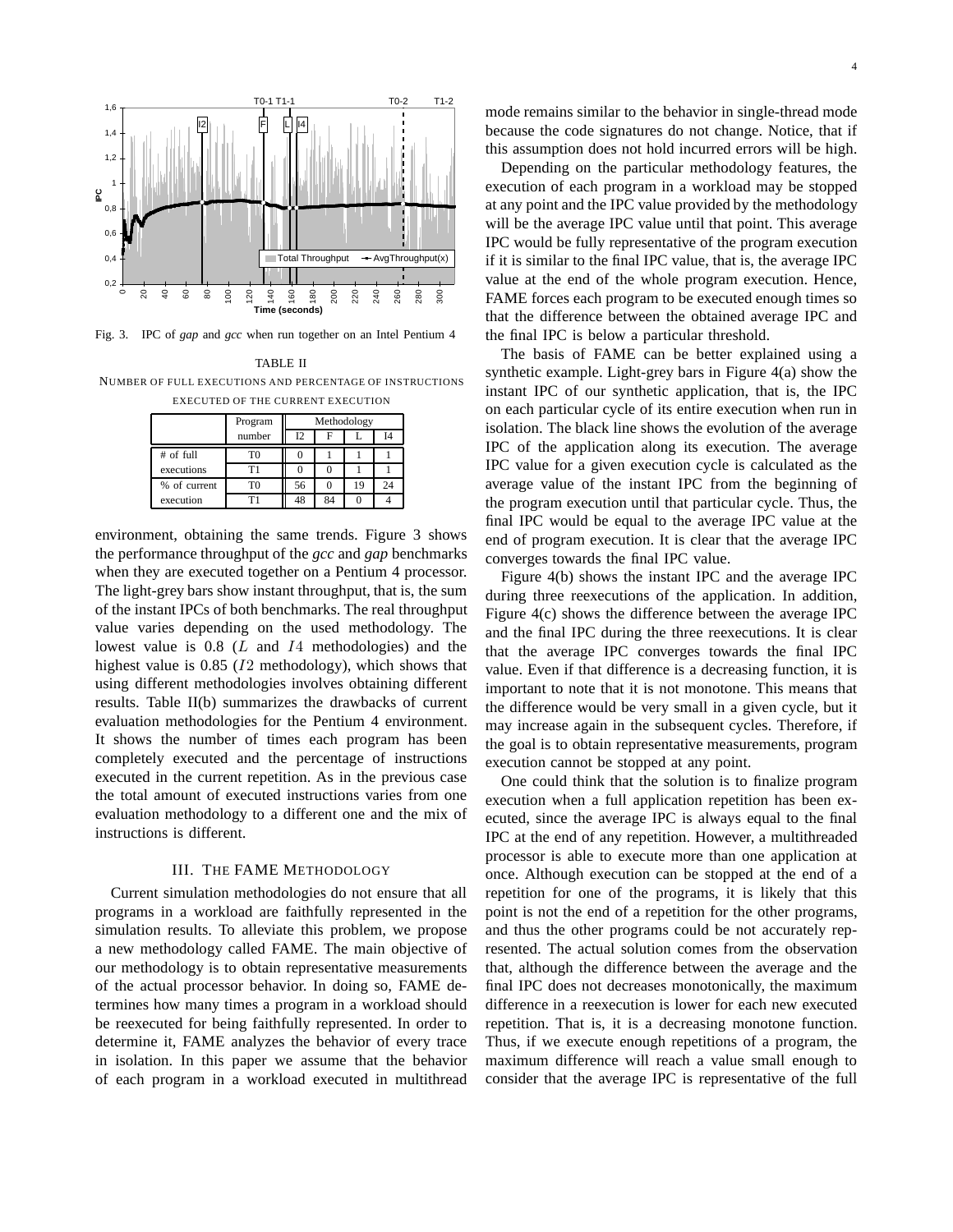5



Fig. 4. Instant IPC, average IPC, and *difference between both* of a synthetic program during 3 repetitions.

benchmark behavior. For this reason, our methodology reexecutes all programs several times, until the difference is upper-bounded by a given threshold.

Figure 4(c) shows the difference between the average and the final IPC as our synthetic program is reexecuted. The highest difference values are obtained in the first repetition due to the cold-start IPC calculation of the program. The difference decreases along with the program execution, reaching zero when the first repetition finishes. The difference is always zero at the end of every program repetition, since the average IPC is always equal to the final IPC at those points. It can be observed in Figure 4(c) that the IPC behavior of the first repetition is not representative of the IPC behavior in following repetitions due to the coldstart effect. For this reason, we discard the first repetition. It can also be observed that the difference between the average and the final IPC presents similar behavior for all repetitions excluding the first one. Indeed, the instruction and the cycle in which the difference achieves its higher value is always the same for all repetitions.

The first step to apply FAME is to run two repetitions of every program in isolation. Periodically, we sample the IPC of the application obtaining the IPC during execution. From this information we obtain  $CycleMax_2$  and  $InstMax_2$ , and compute the number of re-executions  $(i)$  required to satisfy a given MAIV. Table III shows the minimal number of repetitions required per benchmark with MAIV values ranging from 20% to 1%. Once the minimal number of repetitions are obtained, workload simulations can begin.

Workload simulation will not finalize until every program in the workload has been executed, at least, as many times as the minimal number of repetitions required for accurate representativity. If any program reaches this minimal number of repetitions before the rest of the programs, it will reexecute once and again until all programs fulfill their requirements. This is not a problem for representativity, since the maximum difference between the average and the final IPC can only decrease. When all programs have been reexecuted at least the corresponding minimal number of times, workload execution can be stopped at any point, since we can ensure that the results are representative.

TABLE III NUMBER OF REPETITIONS REQUIRED FOR EVERY SPEC2K BENCHMARK ON THE INTEL PENTIUM 4.

| Bench.           | $MAIV$ (%) |    |                |                |                 | Bench. | $\overline{\text{MAIV}}$ (%) |    |    |                |                |   |
|------------------|------------|----|----------------|----------------|-----------------|--------|------------------------------|----|----|----------------|----------------|---|
| Name             | 20         | 10 | 5              | $\overline{2}$ | п               |        | Name                         | 20 | 10 | 5              | $\overline{c}$ | 1 |
| bzip2            |            |    |                | $\overline{c}$ | 3               |        | ammp                         |    |    |                | $\overline{2}$ | 3 |
| crafty           |            |    |                |                |                 |        | applu                        |    |    |                |                |   |
| eon              |            |    |                |                |                 |        | apsi                         |    |    |                |                |   |
| gap              |            |    |                | $\overline{c}$ | 5               |        | art                          |    |    |                |                |   |
| gcc              |            |    | $\overline{c}$ | 3              | 7               |        | equake                       |    |    | $\overline{c}$ | $\overline{4}$ | 7 |
| gzip             |            |    |                |                | 3               |        | facerec                      |    |    |                |                |   |
| mcf              |            |    | $\overline{2}$ | 5              | 9               |        | fma3d                        |    |    |                |                |   |
| parser           |            |    |                |                |                 |        | galgel                       |    |    |                |                |   |
| perl.            |            |    | 3              | 4              | $\bf{8}$        |        | lucas                        |    |    |                |                |   |
| twolf            |            |    |                |                |                 |        | mesa                         |    |    |                |                |   |
| vortex           |            |    |                |                |                 |        | mgrid                        |    |    |                |                |   |
| vpr              |            |    | $\overline{2}$ | 5              | 10              |        | sixtrck                      |    |    |                |                |   |
|                  |            |    |                |                |                 |        | swim                         |    |    |                |                |   |
|                  |            |    |                |                |                 |        | wupwise                      |    |    |                |                |   |
| (a) Spec CPU INT |            |    |                |                | (b) Spec CPU FP |        |                              |    |    |                |                |   |

# IV. ANALYSIS OF EVALUATION METHODOLOGIES

To evaluate FAME in a real processor we use a 3GHz Intel Pentium 4 processor (model 531) with Hyperthreading Technology and 512 MBytes of DDRAM at 400 Mhz. The operating system is a Fedora Core 3 with gnu Linux kernel 2.6.11 patched with perfctr-2.6.18 to allow the access to the performance monitoring counters from any privilege level of execution. The operating system is booted at runlevel 1 to reduce as much as possible the interferences generated by multiuser-multitasking processing. Video, audio and communication hardware capabilities are disabled. Gcc 3.4.2 and the Intel Fortran Compiler 9.0 were used to compile the whole SPEC2000 benchmark suite with all optimizations enabled. Benchmarks are executed until completion with the standard reference input set. The SMT workloads were generated with all the possible combinations of 2 applications from SPEC2K, leading to 351 2-thread combinations.

In order to correctly measure the performance of a multithreaded processor, it would be desirable that the baseline performance is obtained with the measurements taken when the processor reaches a *steady state* because, in this state, the variation of performance is negligible. We measured that the steady state is reached when every program is reexecuted, at least, 20 times in a workload. Following reexecutions do not affect the results.

We measure per-thread IPC. If per-thread IPC is accurate, our FAME methodology can be used to study any metric, like throughput, weighted speedup or harmonic mean, since